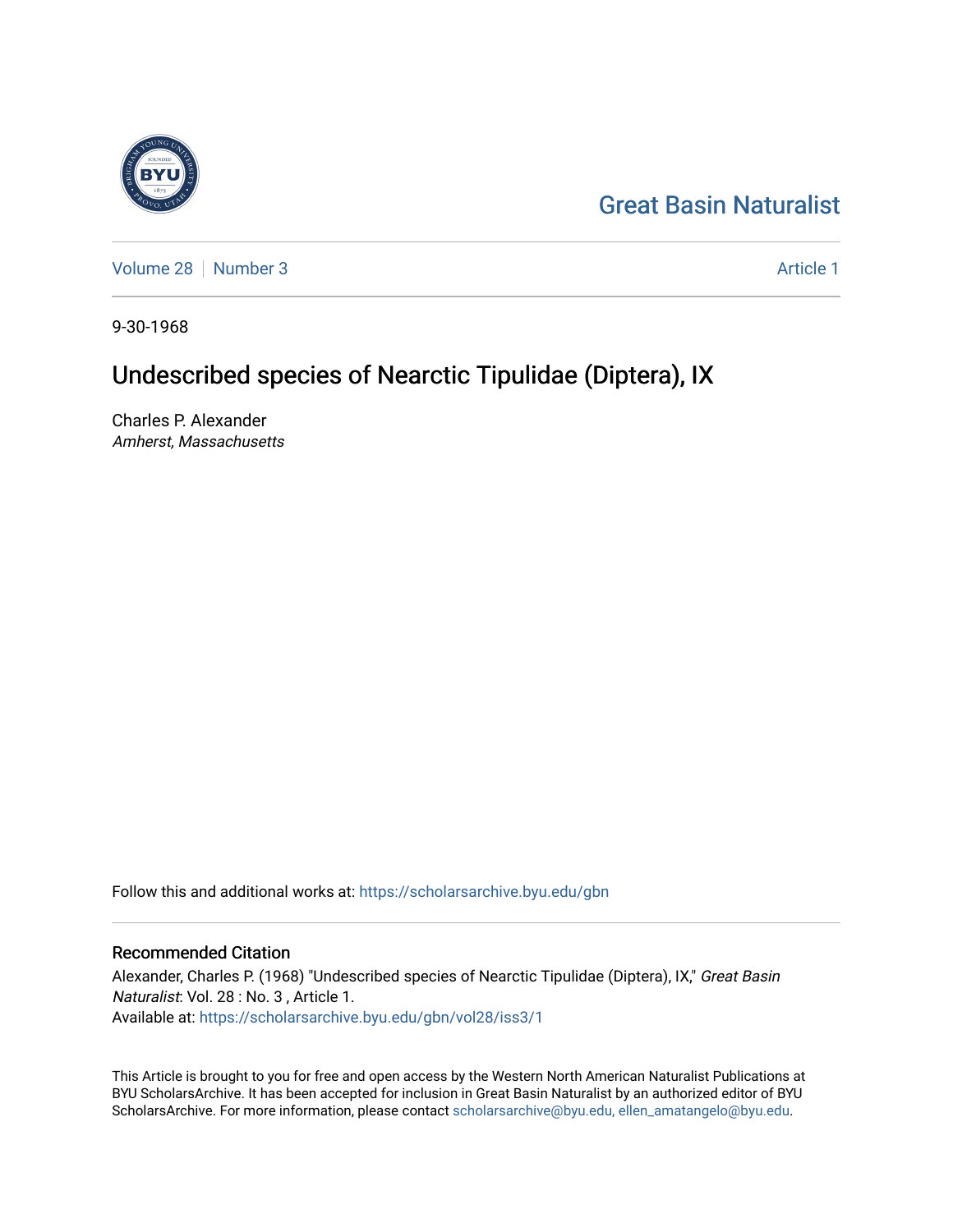# The Great Basin Naturalist

PUBLISHED AT PROVO, UTAH BY BRIGHAM YOUNG UNIVERSITY

| VOLUME XXVIII<br>September 30, 1968 | No. 3 |
|-------------------------------------|-------|
|-------------------------------------|-------|

#### UNDESCRIBED SPECIES OF NEARCIIC TIPULIDAE (DIPTERA), IX

Charles P. Alexander'

The novelties considered herewith are chiefly from Alaska and the Canadian Northwest, a few from Oregon and Washington, and <sup>a</sup> small series from the Ozark Mountains, Missouri. The specimens were captured by the writer and by various friends who are named in the text under the different species. Except where indicated to the contrary the types of the new forms are preserved in the author's personal collection of these flies.

#### LiMONIINI

### Limonia (Dicranomyia) acinomeca, n.sp.

Allied to gladiator and omissinerva; general coloration of thorax yellow, praescutum and scutal lobes blackened, pleura patterned with dark brown; rostrum yellow; wings subhyaline, stigma pale; male hypopygium with tergal lobes conspicuous, rostral spines far distal in position, very long and slender, only narrowly separated; mesal-apical lobe of gonapophysis very slender, smooth, gently curved.

 $M_{ALE.}$  Length about 5.5-6 mm.; wing 5.5-6.5 mm.

FEMALE.— Length about 6.5 mm.; wing 7 mm.

Rostrum yellow; basal segment of palpus yellow, remainder dark brown. Antennae with scape obscure yellow, apex and remainder of organ black; proximal flagellar segments oval, outer ones more elongate, especially the terminal segment which is stout and about one-half longer than the penultimate; verticils conspicuous. Head brownish gray, paler beneath; anterior vertex broad.

Pronotal scutum dark brown, sides yellowed, scutellum yellow. Mesonotal praescutum yellow laterally, disk with three nearly confluent blackened stripes, the lateral pair crossing the suture to include the scutal lobes; central region and posterior callosities of scutum yellowed; scutellum light brown, narrowly paler medially, parascutella yellow; mediotergite dark brown, the narrow lateral borders and the pleurotergite yellow. Pleura yellow, anepisternum and

<sup>1</sup> Amherst, Massachusetts.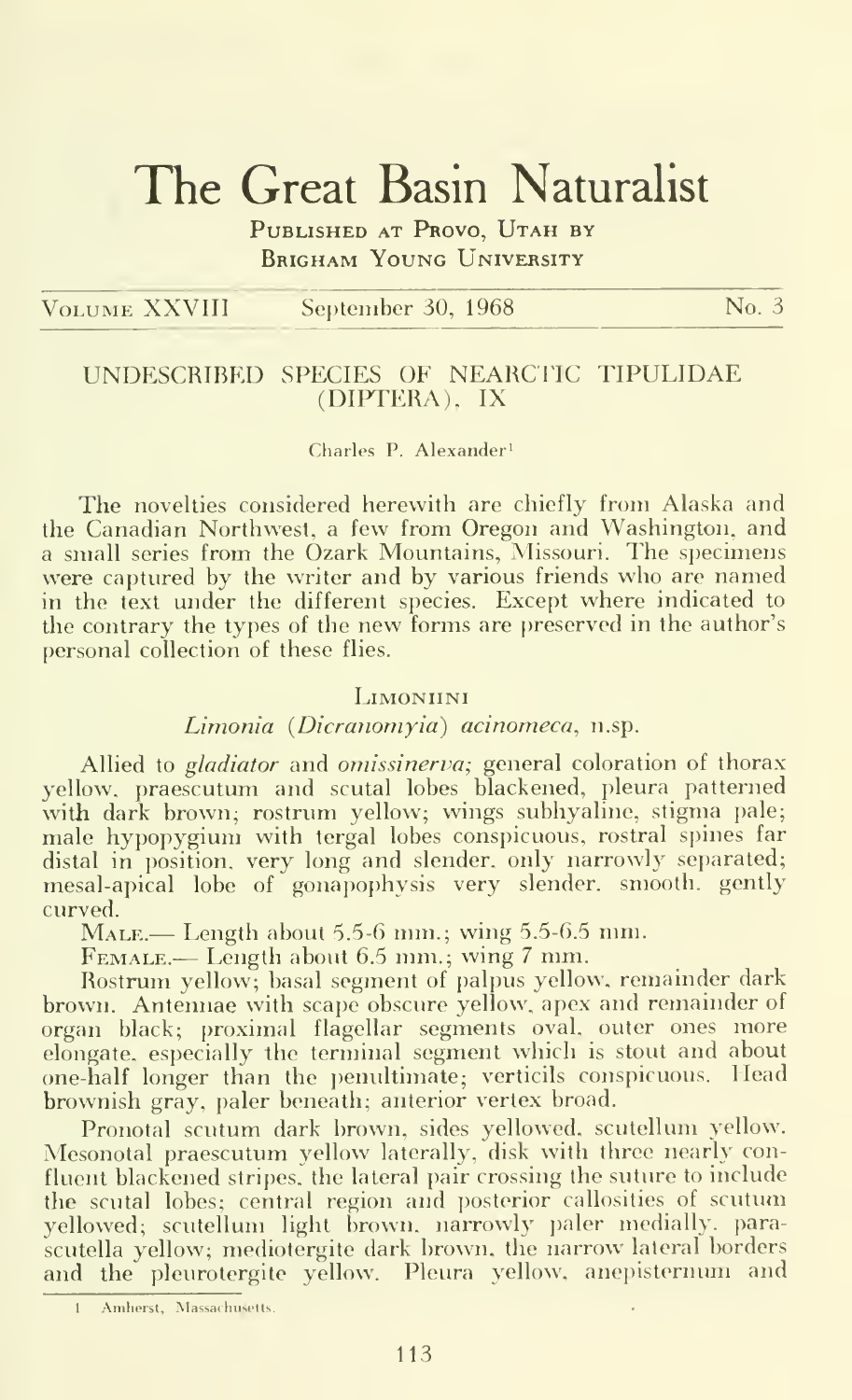especially the sternopleurite conspicuously darkened. Halteres with stem yellow, knob infuscated. Legs with coxae and trochanters yellow; remainder brownish yellow, tips of femora and tibiae vaguely darker, outer tarsal segments dark brown. Wings subhyaline, pre arcular field light yellow; stigma very pale, scarcely differentiated from the ground; veins light brown, prearcular veins and Sc more yellowed. Venation:  $Sc<sub>1</sub>$  ending opposite origin of Rs,  $Sc<sub>2</sub>$  far retracted,  $Sc<sub>1</sub>$  alone nearly equal to  $\overline{Rs}$ ; cell  $M<sub>2</sub>$  open by atrophy of m,  $m$ -cu shortly beyond fork of M.

Abdominal tergites dark brown, basal sternites paler, genitalia yellow; hypovalvae of ovipositor blackened basally. Male hypopygium with tergite transverse, narrowed outwardly, posterior border with a broad U-shaped emargination to form conspicuous lobes that bear numerous relatively short pale setae; marginal thickening in cluding the lobes. Basistyle with ventromesal lobe small. Dorsal dististyle a curved sickle, narrowed outwardly into a slender point; ventral style subequal in area or slightly smaller than the basistyle, narrowed into a moderately stout prolongation, the two spines nearly straight, very long, especially the outer which is fully twice the prolongation; spines separated by a distance only slightly greater than their basal puncture. Gonapophysis with mesal-apical lobe very slender, smooth, curved gently to the subacute tip. Aedeagus slender, the obtuse apex simple.

HABITAT.— Alaska.

HOLOTYPE,  $\sigma$ . Taylor Highway, Mile 49, along west fork of Dennison River, August 13, 1954 (C. P. Alexander). ALLOTOPOTYPE,  $9$ , pinned with type. PARATOPOTYPES,  $\sigma$   $\sigma$ , August 13-15, 1954.

Among the Nearctic species the present fly is most like Limonia (Dicranomyia) gladiator (Osten Sacken), differing in the extensive brownish black coloration of the thoracic notum and especially in the very different hypopygium, including the rostral spines. The European L. (D.) omissinerva (de Meijere) (Tijds. Ent., 61:129, 1918;  $62:83-84$ , fig. 16-  $\sigma$  hypopygium; 1919) is more closely allied, differing from de Meijere's descriptions in the conspicuous dark pattern of the thoracic pleura and in the details of the male hypopygium, including the conspicuous tergal lobes and the longer rostral spines, as described.

#### Limonia {Dicranomyia) apiceglabra, n.sp.

Allied to *mitis*; general coloration of thoracic dorsum brownish gray, praescutum darker medially, pleura light gray; femora brownish yellow, tips brown; wings whitened, very restrictedly patterned with pale brown,  $Sc<sub>1</sub>$  long, subequal to  $Rs$ ; male hypopygium with tergal lobes conspicuous, their apices rounded, broadly glabrous; dorsal dististyle a gently curved sickle that narrows gradually to the slender apex; ventral style subequal in area to the basistyle, rostral prolongation slender, the two spines placed close together near apex.

Male<sup>-</sup> Length about 5.5-6 mm.; wing 6-6.8 mm.; antenna about 1.1-1.2 mm.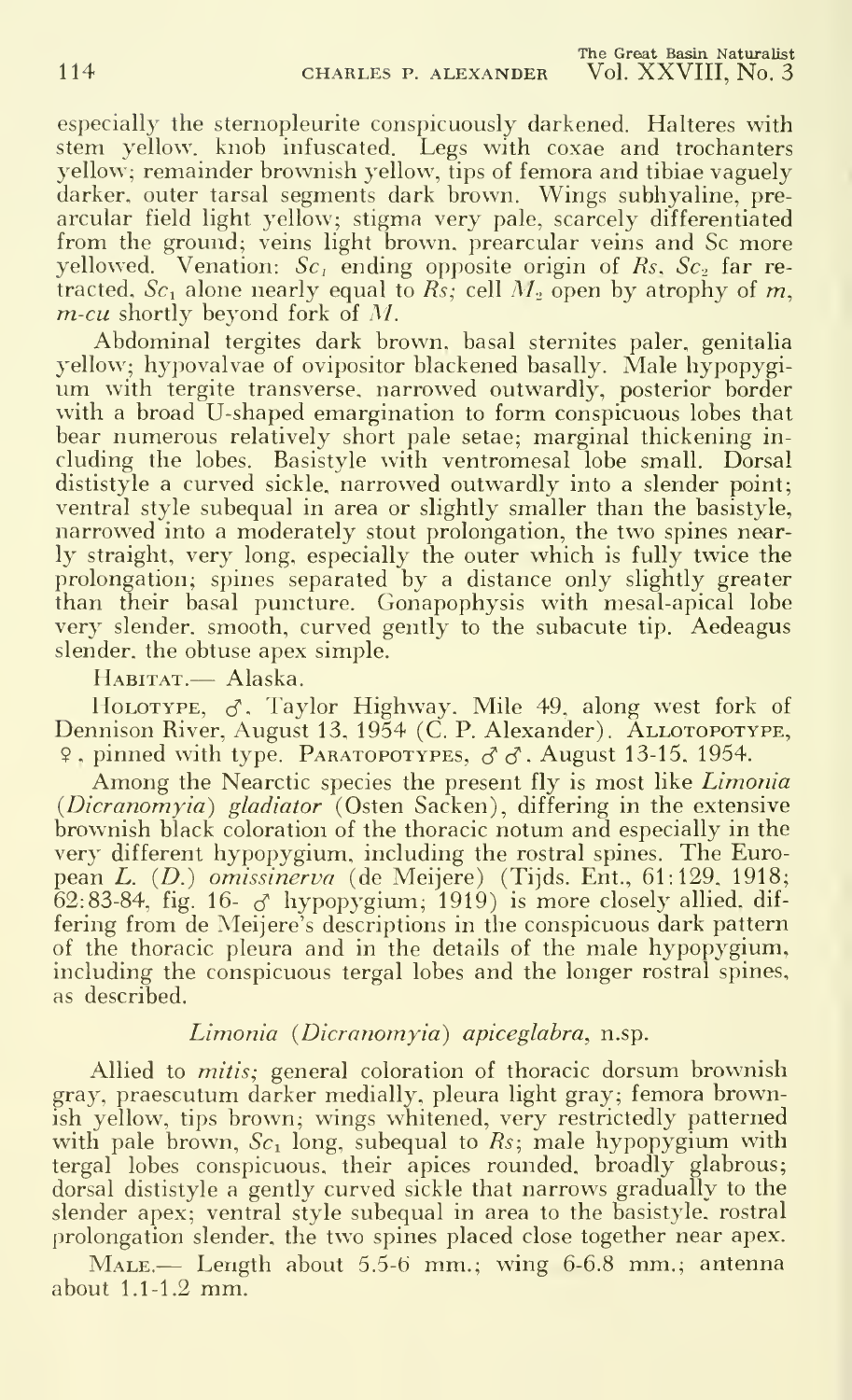Rostrum and palpi dark brown. Antennae dark brown; flagellar segments short-oval with short verticils, terminal segment about one-half longer than the penultimate. Head brown.

Pronotum brownish gray, scutellum more yellowed. Mesonotal praescutum gray laterally, disk with three confluent brown stripes, the median one darker brown; posterior sclerites of notum gray, scutal lobes darker. Pleura light gray, dorsopleural region and metapleura light yellow. Halteres with stem pale yellow, knob infuscated. Legs with coxae and trochanters yellow; femora brownish yellow, tips brown, tibiae similar, the tips more narrowly darkened; basitarsi brownish yellow, outer segments dark brown. Wings whitened, very restrictedly patterned with pale brown, including the stigma; nar rower to scarcely indicated darkenings at origin of Rs, cord, outer end of cell 1st  $\tilde{M}_2$  and along vein  $Cu$ , the areas indicated chiefly by the darkened veins; prearcular and costal fields more yellowed, in cluding the veins. Venation:  $S_{C_1}$  ending opposite or shortly before origin of  $Rs$ ,  $Sc_2$  far retracted,  $Sc_1$  alone nearly equal to  $Rs$ ; cell 1st  $M_z$  subequal to or slightly longer than vein  $M_z$ ; m-cu before fork of  $M$ .

Abdomen brown, including the hypopygium. Male hypopygium with posterior border or tergite deeply emarginate. lateral lobes large, their setae subterminal, there being a broad glabrous outer portion. Basistyle and ventral dististyle subequal in area, the ventromesal lobe oval, relatively small. Dorsal dististyle a strongly curved sickle, broad at base, narrowed gradually to the slender apex; ventral style oval, the rostral prolongation slender, the two straight spines placed close together shortly before the obtuse apex; spines slightly unequal, the shorter one about twice as long as the apex of prolongation beyond its insertion. Gonapophysis with mesal-apical lobe slender, very slightly curved.

Habitat.— Alaska, Yukon.

HoLOTYPE,  $\delta$ . Alaska Highway at Mile 1152, Yukon, along Lake Creek. July 7. 1952 (C. P. Alexander). PARATYPE,  $\sigma$ . Teklanika River. McKinley National Park, Alaska, July 15. 1952 (D. L. Carson).

The most similar species include the European Limonia (Dicranomyia) mitis (Meigen) and *L. (D.) zernyi (*Lackschewitz) which differ in hypopygial structure. The latter species is known to me from the original description and figure by Lackschewitz (Naturh. Mus. Wien. Ann. 42:217, pl. 6, fig. 14 ( $\sigma$  hypopygium): 1928). This shows the tergite deeply emarginate but with the apices of the lobes setiferous and with the rostral prolongation of the ventral dististyle and its spines quite different.

#### $Limonia$  (Dicranomyia) chillcotti, n.sp.

General coloration gray, praescutum with a brown central stripe. lateral areas obsolete; antennae brownish black, flagellar segments subglobular; wings whitened, very restrictedly darkened, especially over cord and outer end of cell 1st  $M_2$ , stigma yellowed; vein  $Sc_1$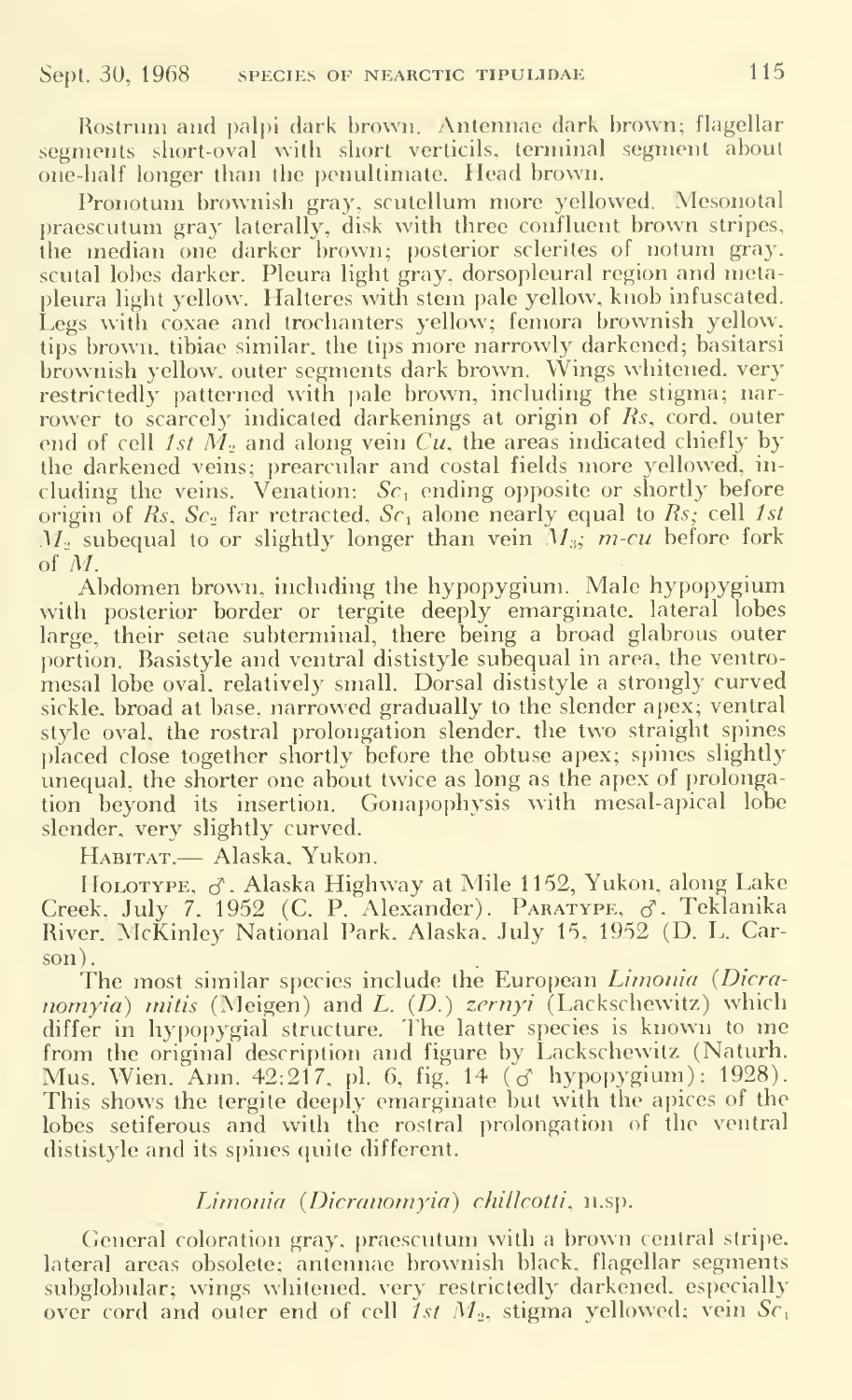long, subequal to Rs, m-cu shortly before fork of  $M$ ; male hypopygium with posterior border of tergite having <sup>a</sup> V-shaped emargination, lobes conspicuous, apices without setae; basistyle and ventral disti style subequal in area; rostral prolongation of ventral style small, with two long straight spines that are longer than the prolongation.

MALE.— Length about 5.5 mm.; wing 6 mm.; antenna about 1.0 mm.

Female.— Length about 6-7.5 mm.; wing 6.5-8 mm.

Rostrum brownish gray, darker beneath, mouthparts and palpi conspicuously dark brown. Antennae brownish black throughout; flagellar segments beyond the first subglobular, outer segments passing into short-oval, all segments with very short apical pedicels, verticils shorter than the segments. Head light gray; anterior vertex about twice the diameter of scape.

Pronotal scutum brownish gray, scutellum and pretergites ob scure yellow. Mesonotum clear gray, praescutum with a brown central stripe that is darker anteriorly, lateral stripes obsolete; posterior sclerites brownish gray, central area of scutum clear light gray. Pleura light gray. Halteres with stem pale yellow, knob brown. Legs with fore and middle coxae yellowish brown, posterior pair clearer yellow; trochanters yellow; femora brownish yellow, clearer yellow basally, tips narrowly dark brown; tibiae and tarsi brown. Wings whitened, especially the milky base, with a very restricted darkened pattern that chiefly is evident by the darkened veins, including the cord and outer end of cell  $1st M_2$  and less evidently the origin of Rs and  $R_2$ , vein Cu similarly darkened; stigma pale yellow to very pale brownish yellow, scarcely darker than the ground; veins brown. Venation:  $Sc<sub>1</sub>$  ending opposite origin of Rs,  $Sc<sub>2</sub>$  far retracted.  $Sc<sub>1</sub>$  about equal in length to  $\overrightarrow{Rs}$ , the latter in cases angulated and weakly spurred near origin;  $m$ -cu shortly before fork of M.

Abdominal tergites dark brown, proximal sternites paler brown. Ovipositor with genital segment and valves fulvous; cerci very slender, upcurved to the acute tips, hypovalvae long and powerful, nearly straight. Male hypopygium with tergite slightly narrowed outwardly, posterior margin with a deep V-shaped notch, lobes conspicuous, each with about 20 long setae on base and central part, lacking on the broad ends. Ninth sternite a small transversely oval plate with relatively few setae. Basistyle and ventral dististyle subequal in area. Dorsal dististyle a strong curved sickle that narrows gradually to an acute point; ventral style with setae relatively short; rostral prolongation small, with two slightly separated long straight spines that are longer than the prolongation and about five times as long as the latter beyond the point of origin of the outer spine. Gonapophysis with mesal-apical lobe slender, slightly curved. Aedeagus terminating in a single compressed lobe.

HABITAT.— Manitoba.

HOLOTYPE,  $\sigma$ , Farnworth Lake, near Churchill, June 26, 1952 (J. G. T. Chillcott) ; Canadian National Collection. Allotopotype.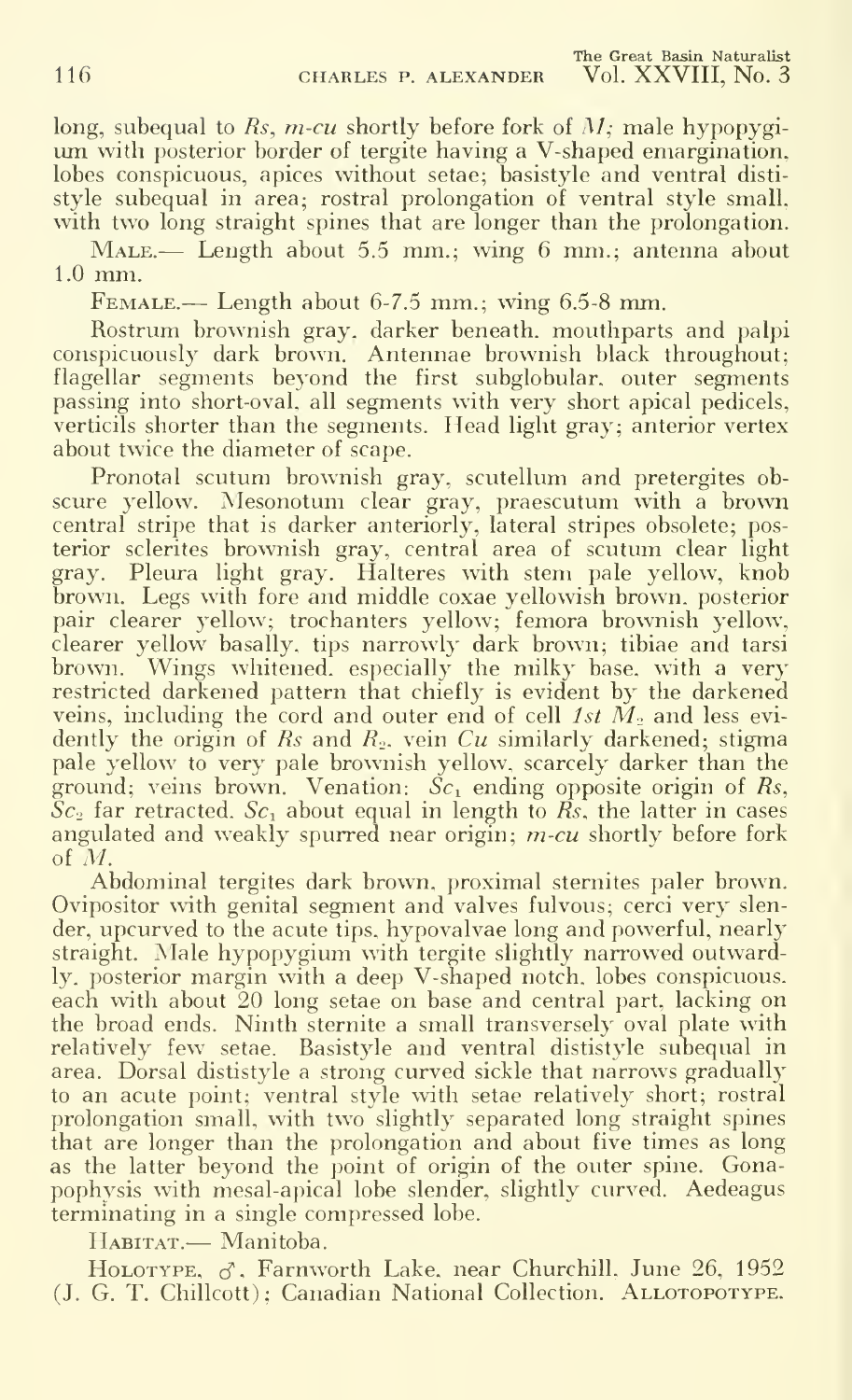$9$ , with the type. PARATOPOTYPES.  $299$ . June 26-28. 1952. Ecological data. Nos. F-B. F-C. F.D. 18.

The species is named for the collector, the late Dr. J. G. T. Chillcott. of the Entomology Division. Ottawa, Canada, authority on the Nearctic Empididae and related families. Dr. Chillcott died unexpectedly in Nepal on April 20. 1967, at the early age of 37, while engaged in collecting Himalayan insects. In its general appearance the species is most like Limonia (Dicranomyia) liberta (Osten Sacken). L. (D.) halterata (Osten Sacken), and similar dark colored species, differing evidently in the pattern and venation of the wings and in hypopygial structure.

#### Limonia {Dicranomyia) involuta, n.sp.

General coloration gray, pronotum and praescutum more darkened medially; antennae black; wings narrow, yellowed, stigma scarcely indicated; ovipositor with cerci unusually short and stout; male hypopygium complex in structure, including the basistyle and ventral dististyle, the latter divided into two unequal lobes; rostral spines separate, the outer placed on a small basal tubercle; gonapophysis with mesal-apical lobe long and slender, curved near outer end.

MALE.— Length about 6-6.5 mm.; wing 5.2-6 mm.

Female.— Length about 5.5-6.2 mm.; wing 5.5-6.5 mm.

Rostrum yellowish brown; palpi black. Antennae black; proximal flagellar segments beyond the first short, gradually passing into oval. Head gray; anterior vertex broad, more yellowish gray.

Pronotum blackened medially, sides brownish gray. Mesonotum brownish gray, praescutum with a central darker stripe, scutellum more yellow pollinose. Pleura gray pruinose. dorsopleural region brownish yellow. Halteres yellowed. Legs with coxae and tro chanters yellow; remainder of legs light brown, femoral bases slightly more yellowed. Wings narrow, yellow, prearcular and costal fields more saturated yellow, stigma scarcely indicated; veins light brown, more yellowed in brightened fields. Venation:  $Sc$  short.  $Sc<sub>1</sub>$ ending opposite to just beyond origin of  $Rs$ ,  $Sc<sub>2</sub>$  only slightly removed from tip;  $m$ -cu shortly before fork of  $M$ , in cases to about two-thirds its length.

Abdomen stout, brownish gray, hypopygium more fulvous brown. Ovipositor with cerci unusually short and stout, gently upcurved to the acute apex, hypovalvae elongate, terminating opposite ends of cerci. Male hypopygium with tergite transverse, posterior border shallowly emarginate to form low lobes with relatively few long yellow setae. Basistyle with ventromesal lobe very large and modified, including <sup>a</sup> more posterior arm from its base, slightly expanded to weakly bilobed at apex, provided with long coarse setae: body of lobe on outer margin with a stout appendage that narrows farther into a slender arm with blackened setae, at base of latter the lobe with five or six spinoid setae; mesal face of basistyle at apex with a small slender lobe, its apex with several long setae. Dorsal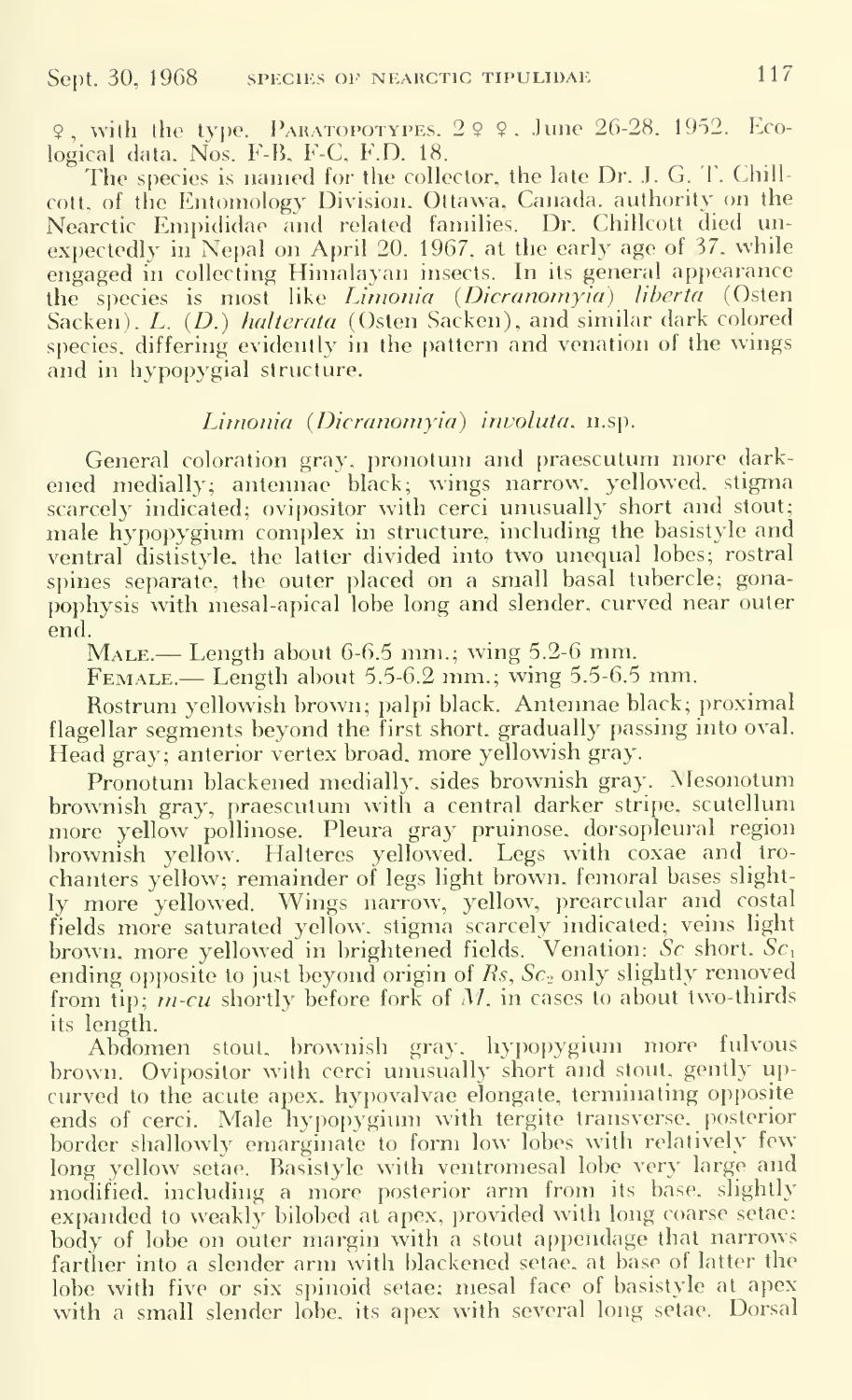dististyle a strong rod, outer end curved and narrowed into a straight spine; ventral style with body pale, on outer margin at base with a small accessory lobule, near apex with a group of delicate yellow setae; body of style oval, its area much less than that of the basistyle; rostral prolongation unique, stout and more sclerotized, beak with several setae; outer margin with two spines, the outer placed on side of a small tubercle. Gonapophysis with mesal-apical lobe long and slender, curved near outer end.

Habitat.— Canadian Northwest Territories and Yukon.

HOLOTYPE.  $\sigma$ . Good Hope, Mackenzie River, Northwest Territory, August 22. 1929 (Owen Bryant); Lot 75. ALLOTOPOTYPE, ?. with type. Paratopotypes, several  $\beta$  ?; paratypes, 3 $\beta$   $\beta$  , 7 ? ? . Gravel Lake, 58 miles east of Dawson. Yukon, altitude 2.050 feet. August 10, 1962 (P. J. Skitsko and R. E. Leech); Canadian National Collection; some specimens labelled 'ex *Carex*'.

*Limonia (Dicranomyia) involuta* is still another of the numerous Holarctic members of the subgenus that have the male hypopygium very complicated in structure. It is readily told from other species by the small yellow wings and the details of structure of the male hypopygium. particularly the unequally bilobed ventral dististyle. the rostral prolongation, and the conformation of the lobes of the basistyle. As is the case with many others in this category the species is adult late in the season. Other somewhat similar but not closely related species include L.  $(D.)$  intricata Alexander and L.  $(D.)$ melleicauda (Alexander).

#### Limonia {Dicranomyia) ozarkensis. n.sp.

Size medium (wing about 6.5 mm.); mesothorax chiefly dark brown, restrictedly patterned with obscure yellow; rostrum obscure yellow; antennae brownish black; legs obscure yellow; wings faintly grayish yellow, stigma pale brown.  $Sc_1$  ending opposite to shortly beyond origin of  $\mathit{Rs};$  male hypopygium with posterior border of tergite convexly rounded, with a small median emargination; dorsal dististyle a strongly curved slender hook, ventral style having rostral prolongation with two long straight black spines; mesal-apical lobe of gonapophysis black, flattened, narrowed to a small apical point.

MALE.— Length about 6.5-7 mm.; wing 6.8-7 mm.; antenna about 1.5 mm.

 $FenIALE.$  Length about 6.5-7 mm.; wing 7.5-8 mm.

Rostrum and mouthparts obscure yellow; palpi dark brown. Antennae brownish black, in cases with scape obscure yellow; flagel lar segments oval. Head dark brown; anterior vertex about twice the diameter of scape.

Pronotal scutum brown, the borders and the scutellum yellowed. Mesonotal praescutum almost covered by three confluent dark brown sparsely pruinose stripes, humeral region and narrow lateral margins brownish yellow; scutal lobes dark brown, central area and scutellum obscure yellow; mediotergite brownish gray, pleurotergite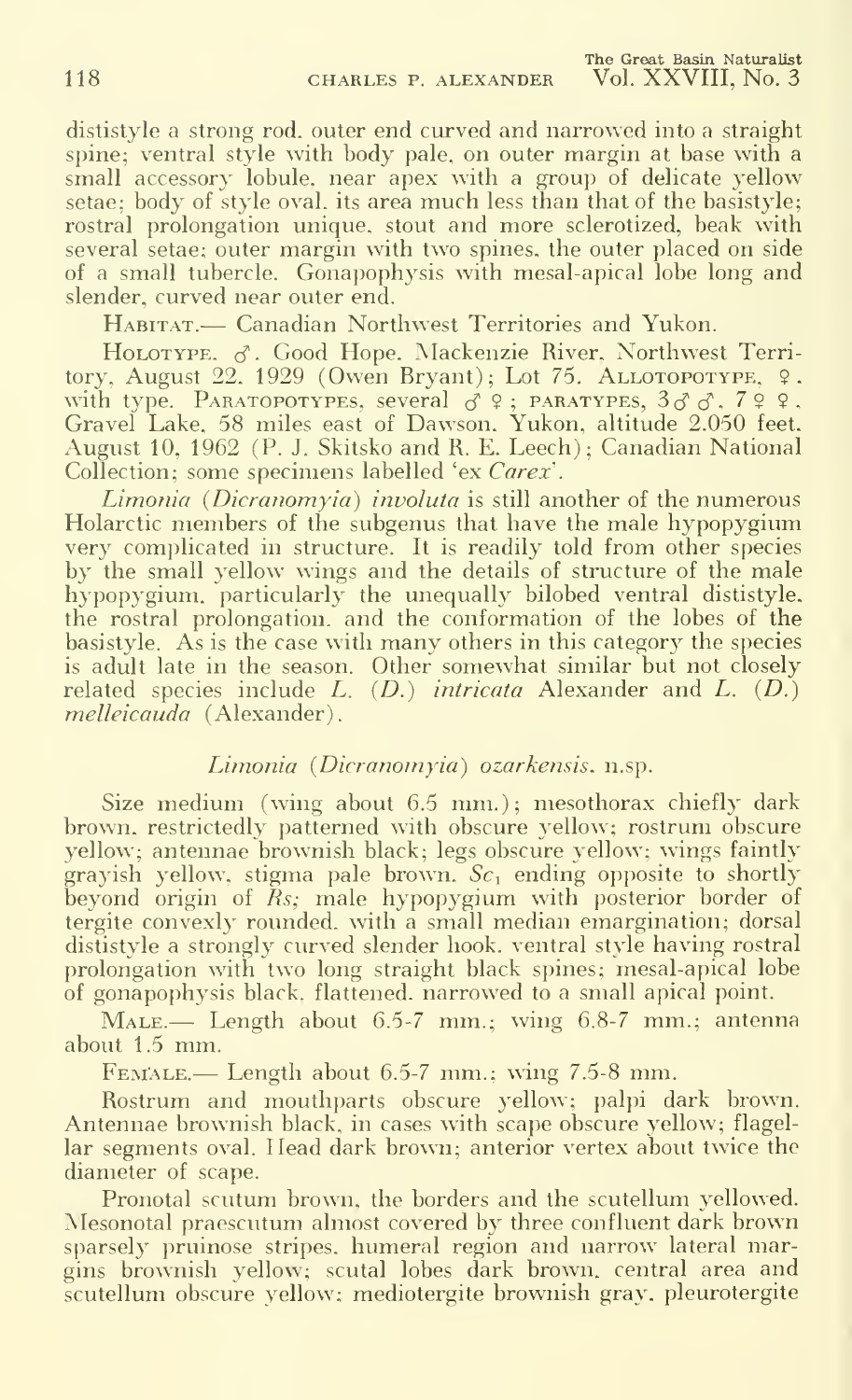more brownish yellow. Pleura chiefly dark brown, sparsely pruinose, posterior sclerites paler, in cases less distinctly infuscated. <sup>I</sup> lalteres with stem yellow, the small knob dark brown. Legs with coxae yellowed, fore pair darkened basally; trochanters yellow; remainder of legs obscure yellow to brownish yellow, outer segments infuscated. Wings faintly grayish yellow, prearcular and costal regions clearer yellow, stimga pale brown; veins brown. Macrotrichia on longitudinal veins beyond general level of origin of Rs, on Anals only at extreme outer ends. Venation:  $Sc<sub>1</sub>$  ending opposite or shortly beyond origin of Rs,  $Sc<sub>2</sub>$  slightly removed.  $Sc<sub>1</sub>$  alone subequal to  $R<sub>2</sub>$ ; m-cu at or close to fork of  $M$ ; inner end of cell 1st  $M<sub>2</sub>$  not arcuated.

Abdomen dark brown, basal sternites more yellowed. Male hypopygium with tergite large, posterior border convexly rounded, with a shallow median emargination, the thickened borders narrow. Basistyle in area nearly twice the ventral dististyle. ventromesal lobe relatively small. Dorsal dististyle a slender strongly curved hook, narrowed to a spine; ventral style small, the prolongation narrowed into a beak; rostral spines two. black, long and straight, placed close together near base of prolongation, strongly divergent, each spine about one-third to one-half longer than the prolongation beyond it. Gonapophysis with mesal-apical lobe blackened, elongate flattened, narrowed to the small apical point, in cases the lower margin microscopically roughened. Aedeagus relatively slender, outer end decurved.

HABITAT.— Missouri (Ozark Mountains).

HOLOTYPE,  $\sigma$ . Roaring River State Park, Barry County. May 24, 1942 (C. P. Alexander). ALLOTYPE. 9. Hazlegreen. Laclede County, May 22, 1942 (C. P. Alexander). PARATOPOTYPES, several of both sexes, on six pins, collected with the holotype. May 23-24. 1942.

Limonia (Dicranomyia) ozarkensis is quite distinct from other Nearctic species, especially in details of the male hypopygium, particularly the ventral dististyle and gonapophyses. In its general ap pearance it suggests various western North American species. such as L.  $(D.)$  libertoides (Alexander) and L.  $(D.)$  stigmata (Doane). By my key to the northeastern American species (Diptera of Connecticut, 1942. pp. 310-312; 1942; reprinted 1966) the fly runs to the quite different  $L.$  (D.) stulta (Osten Sacken) with which it was associated in nature.

#### Limonia (Geranomyia) innoxia, n.sp.

Rostrum slightly more than one-half the remainder of body; pleura uniformly brownish yellow; femora light brown, tips con spicuously darker brown; wings pale brown, stigma darker;  $\dot{S}c$  long.  $\overline{Sc_1}$  ending about opposite three-fourths  $\overline{Rs}$ ; abdominal tergites bicolored, brownish yellow, apices broadly darker brown; male hypopygium with tergal lobes small, widely separated; rostral prolongation of ventral dististyle small, the two spines placed on a single tubercle, one at summit, the second at near two-thirds the length; gonapophysis with mesal-apical lobe long and slender, tip acute.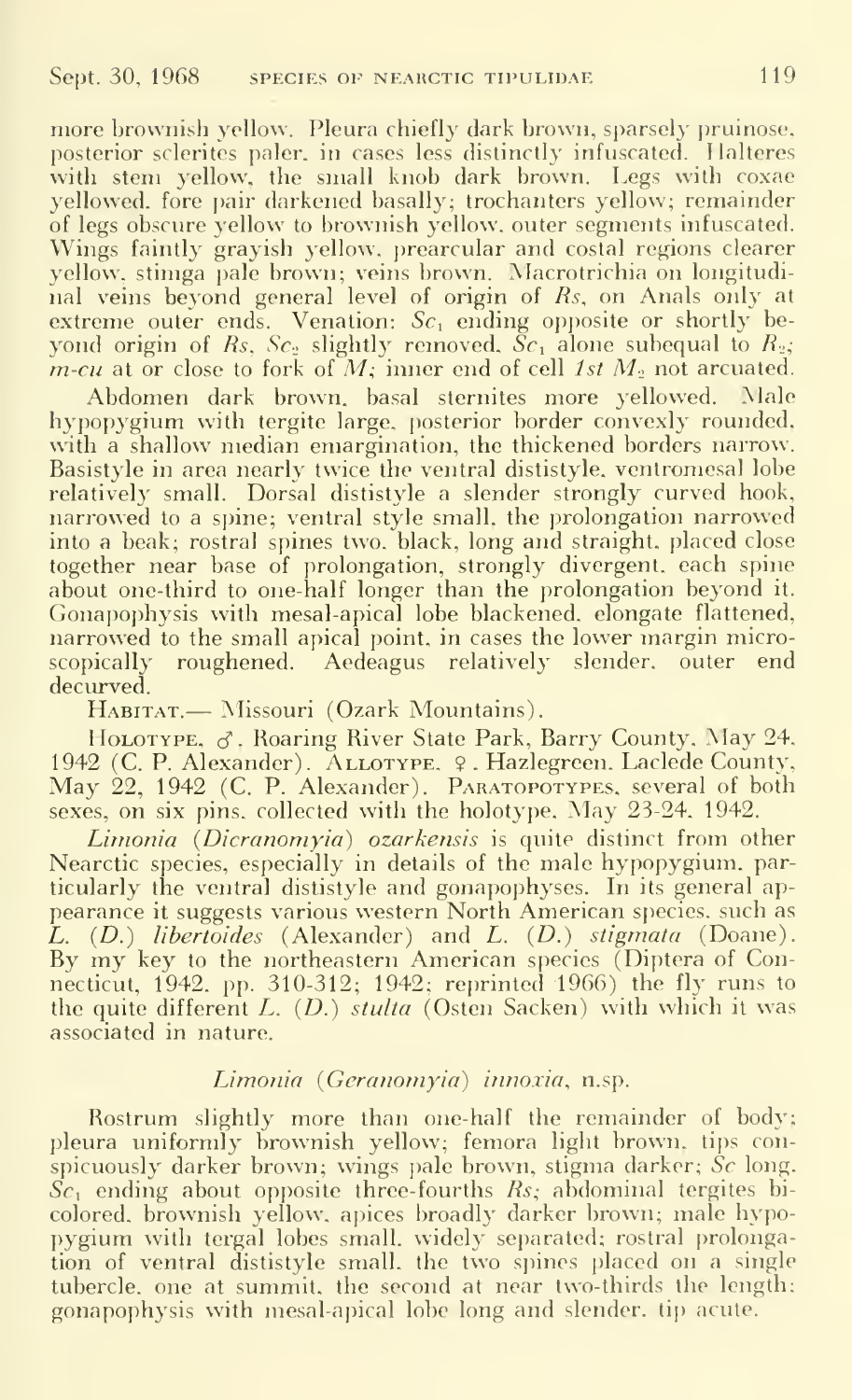MALE.— Length, excluding rostrum, about 7.0-7.5 mm.; wing 7.5-7.8 mm.; rostrum alone about 4.0-4.2 mm.

Rostrum light brown, slightly more than one-half the remainder of body; maxillary palpi black. Antennae with scape and pedicel brownish black, flagellum black; flagellar segments oval, the more proximal ones more truncated. Anterior vertex restrictedly hght gray, remainder of head dark gray.

Pronotum light brown. Mesonotal praescutum with three pale brown stripes, the central one more reddened, lateral and humeral regions yellowed; posterior sclerites of notum dark brown, median region of scutum gray, posterior border of scutellum yellowed. Pleura and pleurotergite uniformly brownish yellow. Halteres with stem brownish yellow, base clearer, knob brown. Legs with coxae yellowed, fore pair darker; trochanters brownish yellow; femora light brown, tips narrowly but conspicuously dark brown; tibiae light brown, tips narrowly darkened; tarsi brownish black, proximal ends of basitarsi slightly paler. Wings very pale brown, stigma oval, darker brown; veins brown. Longitudinal veins beyond general level of origin of Rs with macrotrichia. Venation: Sc long,  $S_{c_1}$  ending about opposite three-fourths  $Rs$ ,  $Sc<sub>2</sub>$  slightly removed; supernumerary crossvein in cell Sc distinct; *m-cu* close to fork of M.

Abdominal tergites bicolored, brownish yellow, their apices broadly darker brown; proximal sternites more uniformly brownish yellow, outer segments darker; hypopygium brown. Male hypopygium with tergite transverse, posterior border very shallowly emarginate. the relatively small widely separated lateral lobes pro vided with numerous black setae. Basistyle with ventromesal lobe large, about one-half the body of style. Dorsal dististyle a strongly curved rod, the tip acute; ventral style large, its area more than three times the basistyle; rostral prolongation small, with two subequal spines, placed on <sup>a</sup> common basal tubercle, one spine terminal, the second at near two-thirds the length of the tubercle which is subequal in length to the prolongation itself. Gonapophysis with mesal-apical lobe long and slender, tip acute.

at-apicat tobe tong and stender, up actite.<br>Навітат.— Missouri (Ozark Mountains).

Holotype.  $\sigma$ , Roaring River State Park, Barry County. May 24, 1942 (C. P. Alexander). PARATOPOTYPE,  $\sigma$ , pinned with type.

The most similar regional species include *Limonia* (*Geranomyia*) canadensis (Westwood) and allies, all differing from the present fly in hypopygial structure. The bicolored nature of the abdominal tergites of the present fly should be emphasized.

#### Limonia (Metalimnobia) californica decreta, n. subsp.

Generally similar to californica, differing most evidently in the more restricted darkened wing pattern. Wings with the pale ground extensive, including broad marginal areas in cells  $R<sub>3</sub>$  to  $M<sub>3</sub>$ ; darkest areas on anterior half of wing very small, the arcular mark oval, restricted to cell R, separated from the area at origin of Rs by a distance approximately three times the width of the latter; yellow center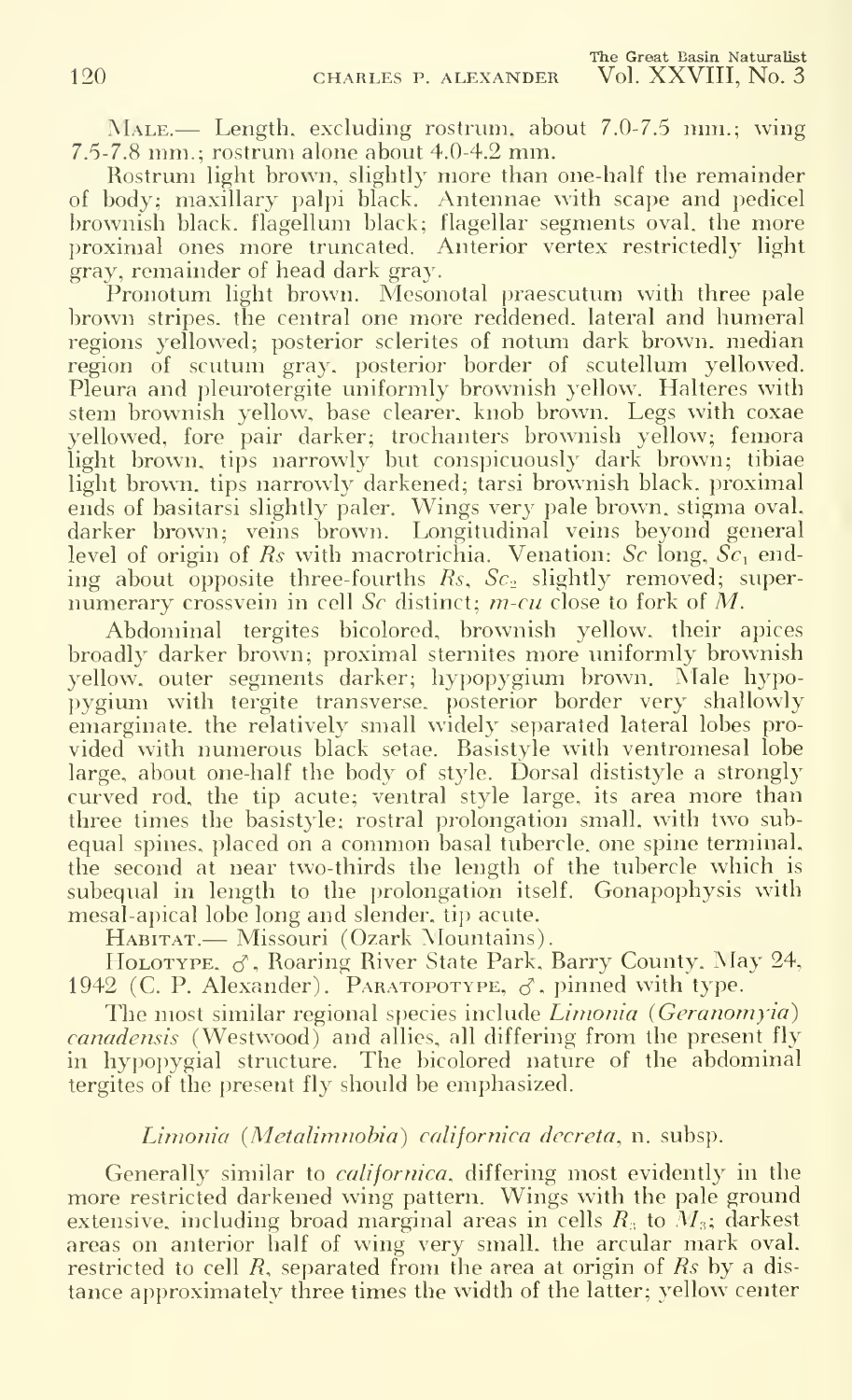of stigma oxtensive. the enclosed veins scarcely bordered by brown. Legs with blackened femoral tip subequal to the yellow subterminal ring. Abdomen of type male yellowed, posterior borders of segments brown, becoming more extensive on outer segments, on segment seven including the outer half. Male hypopygium with apical lobe of gonapophysis relatively long and slender, generally parallel-sided, tip obtuse, without setae, with a very small sublateral knob.

 $M_{ALE.}$  Length about 15-18 mm.; wing 14.5-23 mm.

MALE.— Length about 19-18 mm.; wing 14.9-29 mm<br>Female.— Length about 18 mm.; wing 21 mm.

r Eмаде.— Length about 18 mm.; wing 21<br>Навітат.— Western North America.

HoLOTYPE,  $\delta$ , Auke Bay. Juneau, Alaska. July 26, 1952 (William Frohne). Allotype, 9. Boyer, Oregon, July 13. 1933 (J. Macnab). Paratypes, 1 $\sigma$ , Wellington. Vancouver Island, British Columbia. June 2. 1957 (Richard Guppy); <sup>1</sup> 9. Vancouver, British Columbia. August 18, 1931 (H. B. Leech); <sup>1</sup> 9, Forest Grove. Oregon, April 20, 1918 (F. R. Cole);  $1 \sigma$ . Odell Lake, Oregon. August 6, 1948 (K. M. Fender);  $1\sigma$ . Boulder Lake Trail, Olympic National Park. Washington. 3.600 feet. July 19. 1948 (C. P. Alexander);  $1\sigma$ . Washington, without further data.

The various specimens had been placed with typical Limonia (*Metalimnobia*) *californica* (Osten Sacken) but evidently should be considered as distinct. In the typical form the major darkened areas in cell  $R$  of the wings are only slightly smaller than the ground pattern. It may be noted concerning the gonapophyses of the male hypopygium that other Nearctic species have a brush or scattered setae at or near their tips, such being found in  $L. (M.)$  cinctipes (Say), L. (M.) dietziana Alexander, L. (M.) hudsonica (Osten Sacken), L. (M.) immatura (Osten Sacken), L. (M.) quadrimacu*lata* (Meigen), and some others.

#### Pediciini

#### Genus Pedicia Latreille

#### Subgenus Pentacyphona, n. subgenus

Differs from the subgenus *Tricyphona* Zetterstedt chiefly in the structure of the male hypopygium, especially the five-parted dististyle.

Antennae 16-segmented; short in most species, longest in *huffae*.

Wings with branches of Rs bifurcate,  $R_{2+3}$  very long.  $R_{4+5}$  shorter; cell  $1st M<sub>2</sub>$  commonly closed, open in *huffae*.

Male hypopygium with apex of the united basistyle and inner dististyle distinctive, terminating in five unequal fingerlike lobes. Outer dististyle a small oval lobe, provided with conspicuous setae, the longest exceeding the style.

TYPE SPECIES.— Pedica (Pentacyphona) ampla (Doane) — Western Nearctic.

Other included species are P. (P.) *aspidoptera* (Coquillett) and subspecies convexa Alexander; P. (P.) autumnalis (Alexander); P. (P.) cinereicolor Alexander; P. (P.) euryptera Alexander; P. (P.)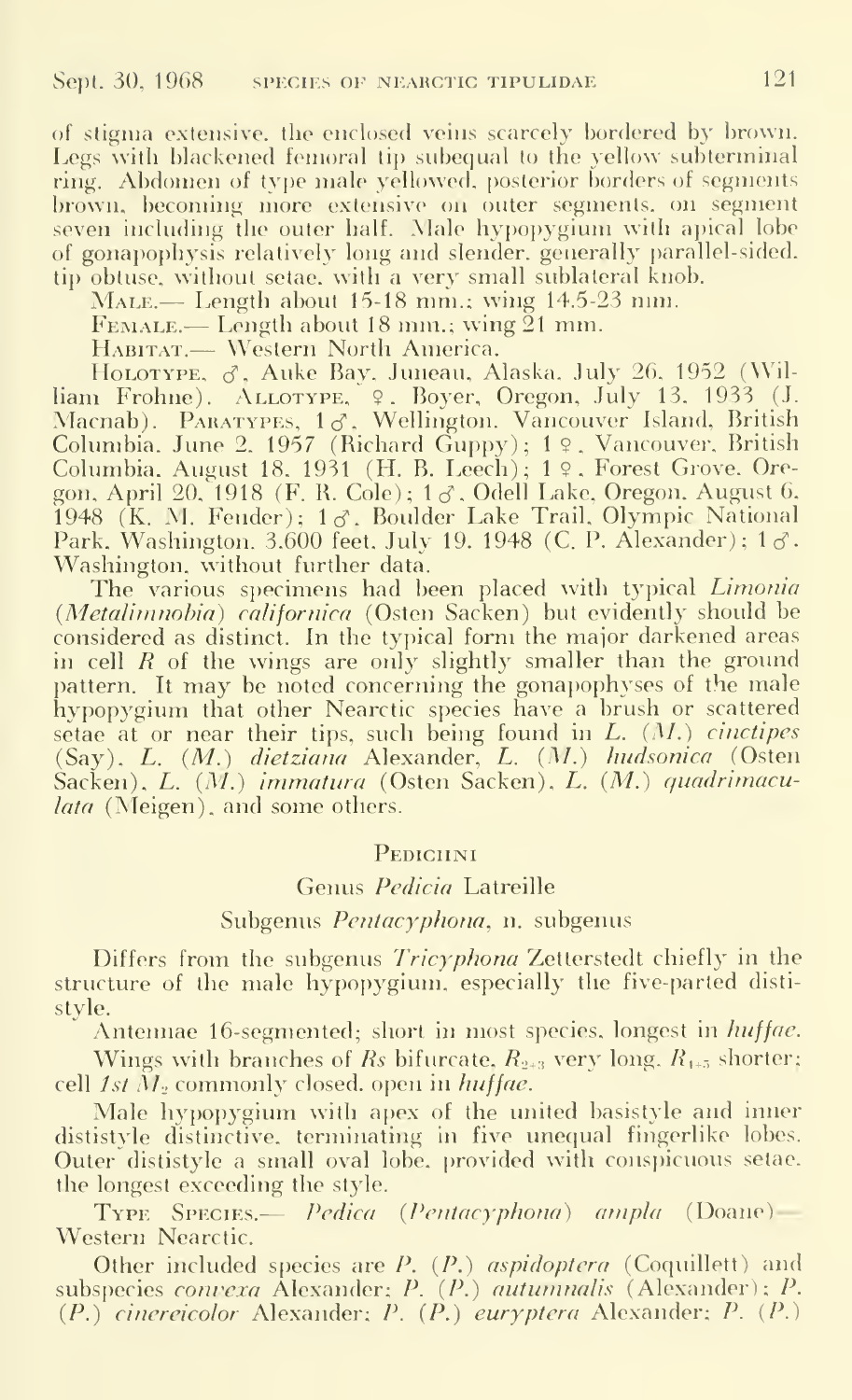The Great Basin Naturalist

huffae Alexander; P. (P.) perangusta Alexander; P. (P.) smithae Alexander; P. (P.) subaptera (Alexander), with *steensensis* Alexander, synonym; and P. (P.) truncata Alexander.

All species are Nearctic and chiefly from Western North America, only autumnalis and huffae being from Eastern North America, as far south as Tennessee.

#### Dicranota (Dicranota) diacantha, n.sp.

 $M$ <sub>ALE</sub>. Length about 5.5 mm.; wing 6 mm.

Characters generally as in Dicranota (Dicranota) astigma Alexander. Wings slightly darker. Macrotrichia of veins more abundant, occurring on all longitudinal veins basad to the arculus, on both Anals numbering approximately 75 to 100 on either vein. Veins in cell  $R_1$  more approximated, the distance between them about three times the length of  $R_{\rm a}$ .

Male hypopygium with posterior border of tergite broadly emarginate, lateral arms slightly basal in position, long and slender, the apex strongly dilated into a suboval head that is produced laterad into a point. Basistyle with apical lobes stout, tips broadly obtuse, inner lobe with abundant stout setae; interbase a stout nearly straight rod, slightly dilated at apex, with two small acute spines, one in alignment with the stem, the terminal point subequal in size, direct ed strongly laterad. Dististyle unusually long, subequal to the inter base, appearing as a gently curved blade that widens gradually into a long-oval head with sparse setae, the apex obtuse.

HABITAT.— Oregon.

HOLOTYPE,  $\delta$ . on slide, Cloverdale, Tillamook County, July 28, 1950 (Noel Crickmer).

The most similar species are Dicranota (Dicranota) astigma Alexander and D. (D.) rainierensis, n.sp., which are distinguished by the more sparse trichia of the wing veins and by hypopygial structure, especially the interbase and dististyle. In both species the interbase at tip is obtusely rounded, without spinous points as in the present fly.

#### Dicranota (Dicranota) rainierensis, n.sp.

Size relatively small (wing of male to 6 mm.); antennae short; wings slightly tinged with gray, stigma very faintly indicated, vein  $R<sub>2</sub>$  far distad, cell  $R<sub>3</sub>$  sessile, vein  $R<sub>1+5</sub>$  preserved; male hypopygium with posterior border of tergite shallowly concave, the lateral arms some distance basad of the margin to form a narrow U-shaped emargination; interbase with outer end enlarged, oval; dististyle relatively slender, not or only slightly expanded outwardly.

MALE.— Length about 4.5-5 mm.; wing 5-6.5 mm.; antenna about 0.7-0.8 mm.

Female.— Length about 6.5 mm.; wing 6.5 mm.

Described from alcoholic material. Rostrum brown, palpi darker. Antennae short, brown; proximal two flagellar segments more or